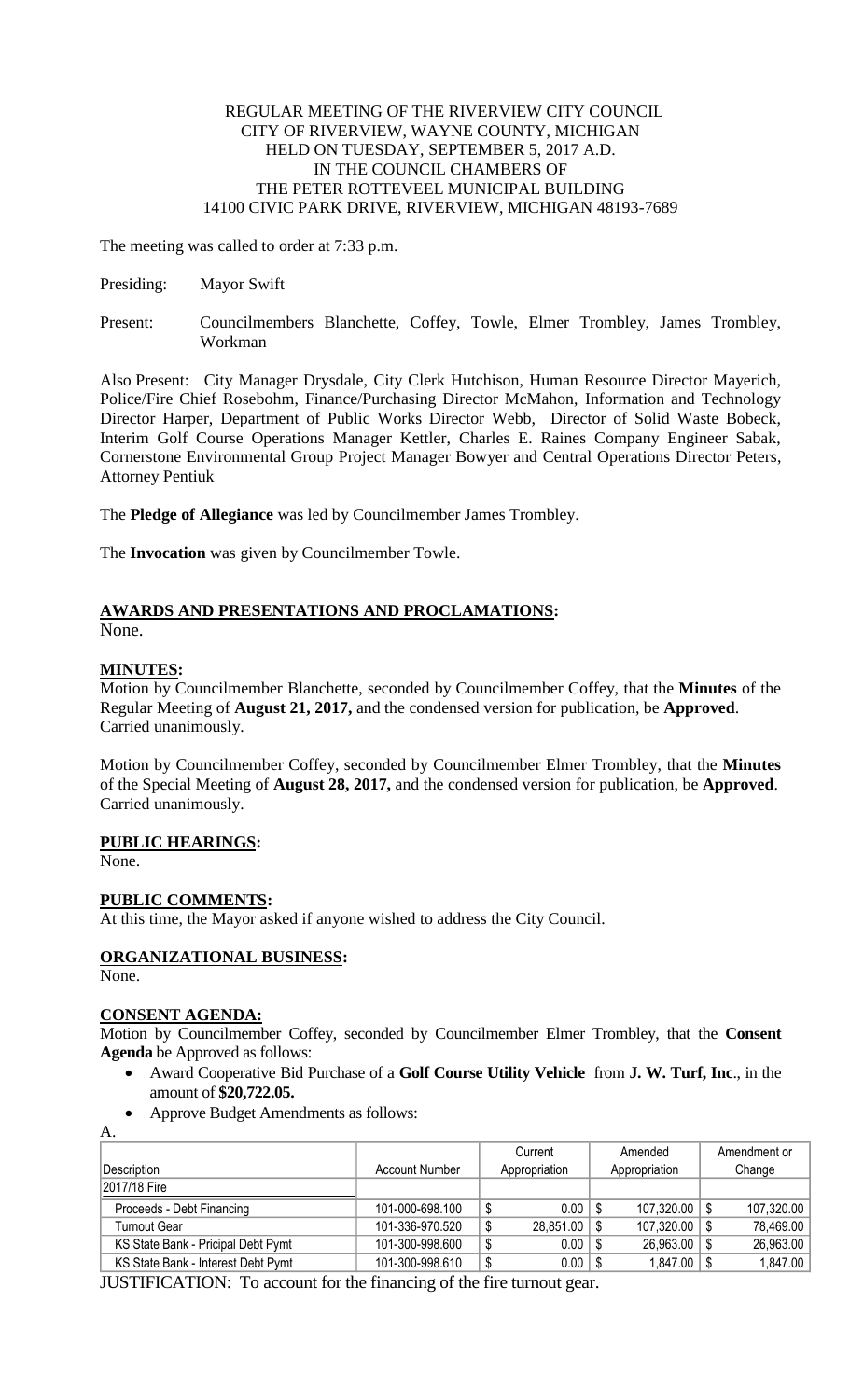| B.                      |                 |               |               |              |  |  |  |  |  |  |
|-------------------------|-----------------|---------------|---------------|--------------|--|--|--|--|--|--|
|                         |                 | Current       | Amended       | Amendment or |  |  |  |  |  |  |
| <b>IDescription</b>     | Account Number  | Appropriation | Appropriation | Change       |  |  |  |  |  |  |
| 2017/18 Golf Course     |                 |               |               |              |  |  |  |  |  |  |
| Irrigation Repair Parts | 584-542-760.510 | 8.000.00      | 18,000.00     | 10,000.00    |  |  |  |  |  |  |

JUSTIFICATION: To pull forward unencumbered funds in the 2016/17 gas powered bunker rake line item into the 2017/18 budget. These funds will be used to cover the cost of the broken pump on the Blue 9 that needed to be replaced.

Carried unanimously.

### **RESOLUTIONS:**

B.

Motion by Councilmember Blanchette, seconded by Councilmember Elmer Trombley, that the resolution **Electing** to **Comply** with the **Provisions** of **Public Act 152** of **2011,** be Approved.

## RESOLUTION 17-31 RESOLUTION TO ADOPT THE 80/20 COST SHARING MODEL AS SET FORTH IN SECTION 4 OF PUBLIC ACT 152 OF 2011

- WHEREAS, the State of Michigan has enacted the Publicly Funded Health Insurance Contribution Act, Act 152 of 2011, (the "Act");
- WHEREAS, the Act provides for limits on the amount that a local unit of government may pay or contribute to a medical benefit plan for its employees;
- WHEREAS, Local units of government are given three options for complying with the requirements of the Act, depending on the impact of the Act on the employees of each public employer;
- WHEREAS, those three options are as follows:
	- 1) Section 3 "Hard Caps" Option-limits a public employer's total annual health care costs for employees based on coverage levels as defined in the Act;
	- 2) Section 4 "80 percent-20 percent" Option-limits a public employer's share of total annual health care costs to not more that 80 percent. This option requires an annual majority vote of the governing body;
	- 3) Section 8 "Exemption" Option-a local unit of government, as defined in the Act, may exempt itself from the requirements of the Act by an annual 2/3 vote of the governing body; and
- WHEREAS, the City desires to comply with the provisions of the Act and adopt the 80%-20% option as its choice of compliance under the Act and to avoid penalties for noncompliance.
- NOW, THEREFORE, BE IT RESOLVED that the Riverview City Council elects to comply with the requirements of the Publicly Funded Health Insurance Contribution Act by adopting the 80/20 cost sharing model set forth in Section 4 of Public Act 152, subject to any applicable limitations contained in Section 5 of the Act pertaining to collective bargaining agreements.
- AYES: Mayor Swift, Councilmembers Blanchette, Coffey, Towle, Elmer Trombley, James Trombley, Workman

NAYS: None

EXCUSED: None

ADOPTED this 5th day of September, 2017.

ATTEST:

Andrew M. Swift, Mayor

I hereby certify that the foregoing is a true and complete resolution adopted by City Council for the City of Riverview at a regular meeting held this  $5<sup>th</sup>$  day of September, 2017.

 $S \, \,E \, \,A \, \,L$ 

\_\_\_\_\_\_\_\_\_\_\_\_\_\_\_\_\_\_\_\_\_\_\_\_\_\_\_\_\_\_\_\_\_\_\_\_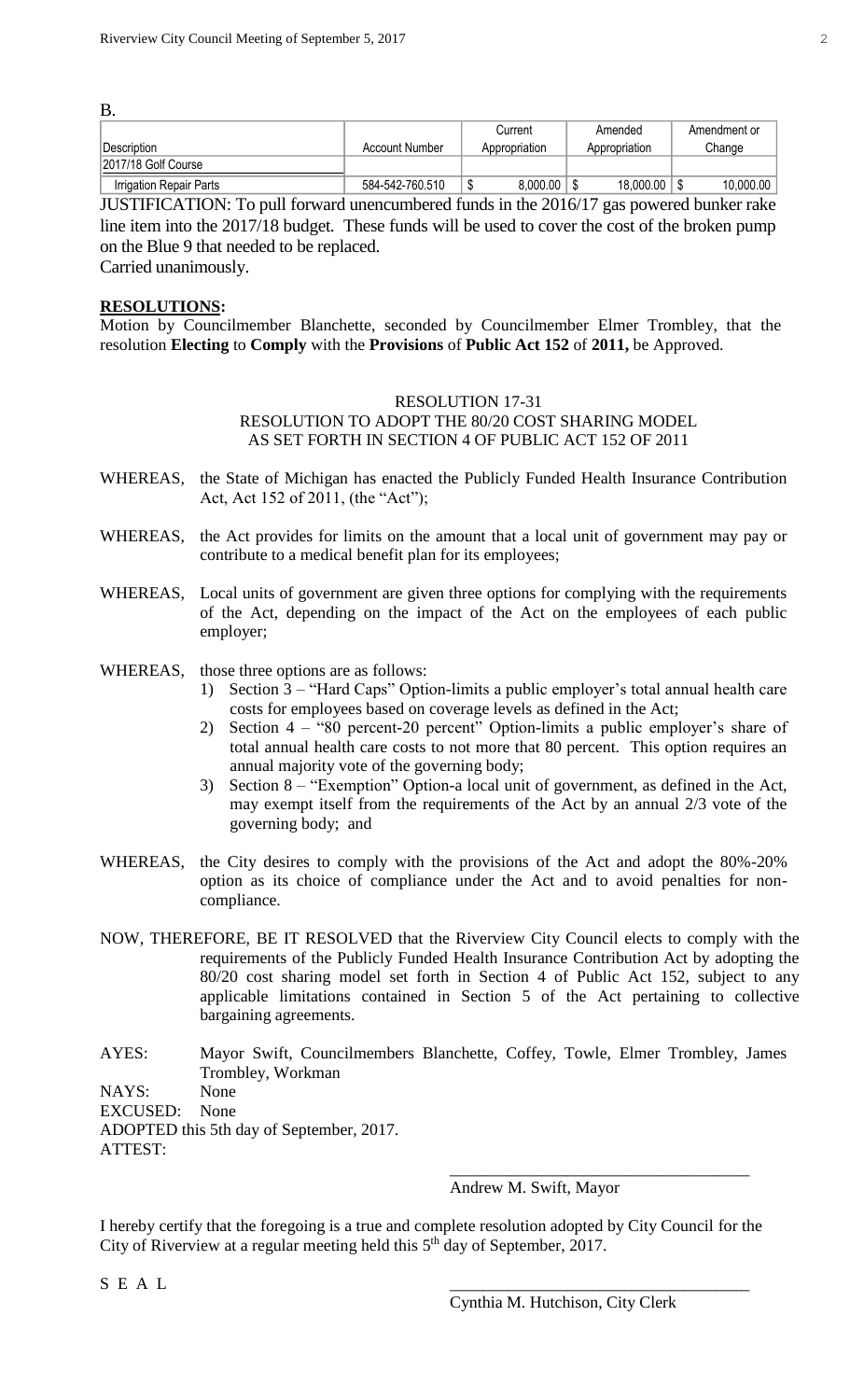#### **ADMINISTRATION:**

None.

#### **ORDINANCES**:

Motion by Councilmember James Trombley, seconded by Coffey, that the City Clerk be Authorized to give the Second Reading, by title only, of Proposed Ordinance No. **695,** regarding Providing Additional **Terms** and **Clarification** for **Litter,** be Approved. Carried unanimously.

## PROPOSED ORDINANCE NO. 695 AN ORDINANCE TO AMEND THE CODE OF ORDINANCES FOR THE CITY OF RIVERVIEW BY THE REPEAL AND READOPTION OF SECTIONS 46-101 THROUGH 46-108, ARTICLE IV, "LITTER" IN CHAPTER 46 "SOLID WASTE" TO PROVIDE ADDITIONAL TERMS AND CLARIFICATION FOR LITTER.

#### THE CITY OF RIVERVIEW ORDAINS:

ARTICLE I. Amendments: That Sections 46-101 through 46-108 of Article IV "Litter" in Chapter 46, "Solid Waste" be repealed and readopted to hereafter read as follows:

> Chapter 46 Solid Waste Article IV. Litter

Sec. 46-101. - Definitions.

The following words, terms, and phrases, when used in this article, shall have the meanings ascribed to them in this section, except where the context clearly indicates a different meaning:

- 1. Unchanged.
- 2. Unchanged.
- 3. *Front Door* means a door to any residential structure on private property that faces a street or private street or, if no door faces a street or private street, then the door to the structure that is nearest to a street or private street.
- 4. *Lawn Extension* means the portion of any street right-of-way that is not paved or intended for traffic.
- 5. *Solicited Printed Matter* means any printed matter that is delivered to any person or private property with the express invitation or permission in writing or otherwise, of the person or an owner, occupant, or lessee of the private property.
- 6. *Unsolicited Printed Matter* means any printed matter that is delivered to any person or private property without the express invitation or permission, in writing or otherwise, of the person, or an owner, occupant, or lessee of the private property.

Sec. 46-102. – Violation and penalty. Unchanged.

Sec. 46-103. – Prohibition generally.

- (a) It shall be unlawful for any person knowingly, without the consent of the public authority having supervision of public property or the owner of private property, to dump, deposit, place, throw or leave or cause or permit the dumping depositing, placing throwing or leaving of litter on any public or private property or water other than property designated and set aside for such purposes.
- (b) Solicited Printed Matter
	- (1) Except as otherwise provided in this section, no person shall cause solicited printed matter to be thrown or deposited upon any sidewalk, street, portion of the street commonly referred to as the lawn extension, public park or other public place.
	- (2) It shall not be unlawful for a person to:
		- a. Deposit solicited printed matter into a receptacle that is attached to a mailbox post or support but separate from the mailbox and that is located in that portion of the street commonly referred to as the lawn extension.
		- b. Deposit solicited printed material into a receptacle on the sidewalk into which the person is authorized to deposit it to make copies available to the public and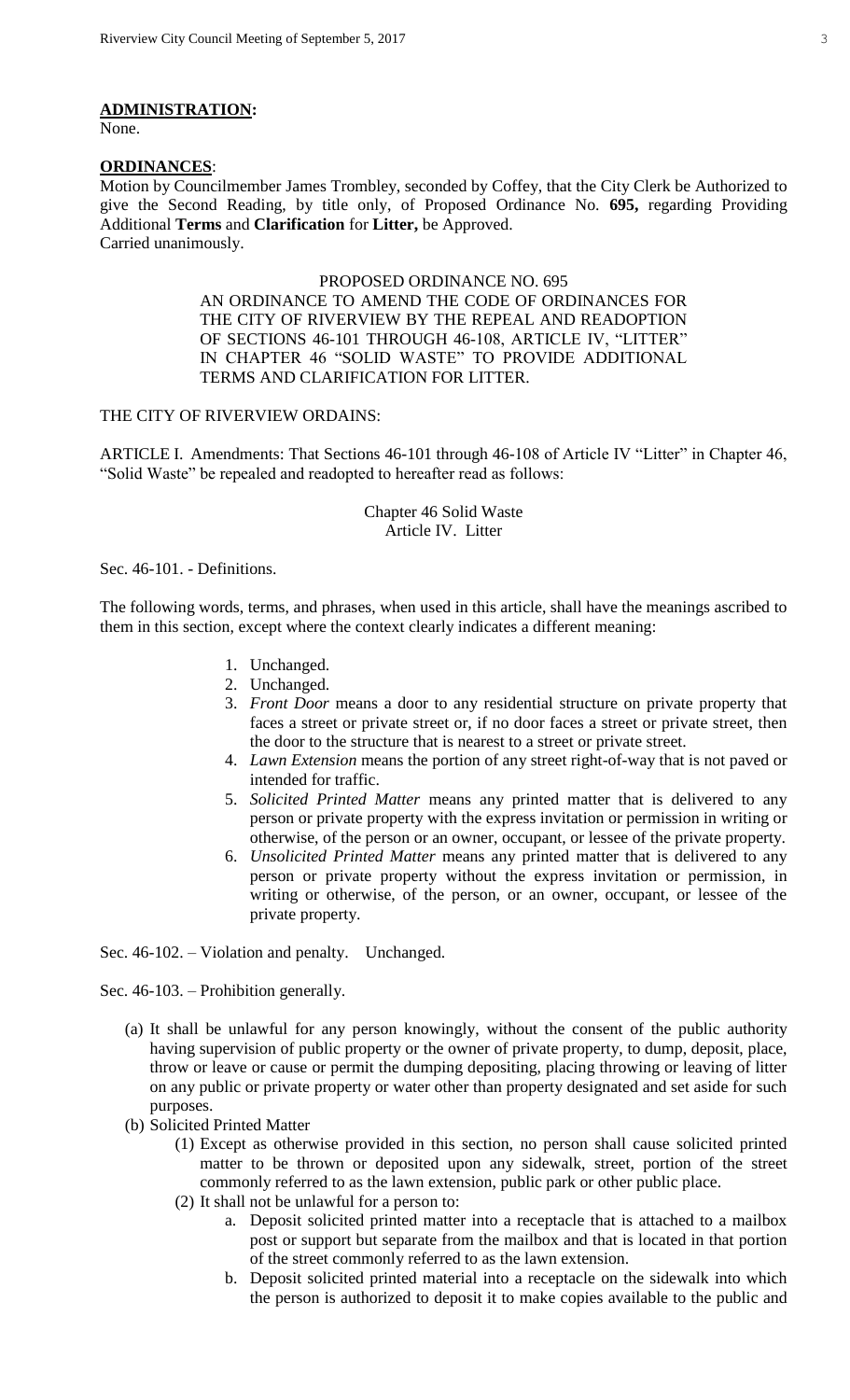which is lawfully located on the sidewalk.

- c. Hand out or distribute solicited printed matter to any person willing to accept it.
- d. Cause solicited printed matter to be thrown or deposited upon that portion of private property that is not a sidewalk, street, or lawn extension if the delivery of the printed matter is made pursuant to an express invitation or permission for delivery.
- (c) Unsolicited Printed Matter
	- (1) No person shall cause unsolicited printed matter to be deposited upon any private property except by:
		- a. Placing and securing it on the porch nearest the front door, or
		- b. Attaching it securely to the front door, or
		- c. Putting it through a mail slot on the front door, or
		- d. Putting it between the exterior front door and the interior front door, or
		- e. Handing it personally to the owner, occupant, or lessee of the private property.
	- (2) No person shall cause unsolicited printed matter to be thrown or deposited upon any sidewalk, street, the portion of the street commonly referred to as the lawn extension, public park or other public place.
	- (3) No person shall cause unsolicited printed matter to be placed upon, attached to, or hung from a mailbox or any apparatus that supports the mailbox.
	- (4) It shall not be unlawful for a person to:
		- a. Deposit unsolicited printed matter into a receptacle on the sidewalk into which the person is authorized to deposit it and which is lawfully located on the sidewalk.
		- b. Hand out or distribute unsolicited printed matter to any person willing to accept it.
		- c. Throw or deposit unsolicited printed matter in or upon any vehicle.
- (d) Rebuttal Presumption. When solicited or unsolicited printed matter is in a location where it is prohibited, a rebuttable presumption arises that the person who published or distributed it or on whose behalf it is published or distributed caused it to be thrown or deposited there.

Sec. 46-104. – Removal of accident debris from roadway. Unchanged.

Sec. 46-105. – Falling into path of vehicles. Unchanged.

- Sec. 46-106. Posting of notice and maintenance of receptacles by public authorities. Unchanged.
- Sec. 46-107. Duty of business owners. Unchanged.

Sec. 46-108. – Junk accumulation. Unchanged.

ARTICLE II. Penalty: A person violating this ordinance shall be punished in accordance with Section 1-8 of the Code of Ordinances of the City of Riverview, unless a different penalty is expressly provided in this ordinance.

ARTICLE III. Severability: Should any word, sentence, phrase or any portion of this Ordinance be held in a manner invalid by any Court of competent jurisdiction or by any agency having authority to do so for any reason whatsoever, such holding shall be construed and limited to such word, sentence, phrase or any portion of the Ordinance held to be invalid and shall not be construed as affecting the validity of any remaining words, sentence, phrases or portions of the Ordinance.

ARTICLE IV. Conflicting Ordinances: All prior existing ordinances adopted by the City of Riverview inconsistent or in conflict with the provisions of this Ordinance are, to the extent of such conflict or inconsistency, hereby expressly repealed.

ARTICLE V. Reading and Publication: This Ordinance shall be given a first reading on August 21, 2017 shall be given a second reading on September 5, 2017, shall be adopted on September 5, 2017, and shall be published and become effective upon publication. The Clerk shall publish a summary of this ordinance and include in the publication notice that a true copy of the Ordinance can be inspected or obtained at the Clerk's office.

ADOPTED, APPROVED AND PASSED by the City Council of the City of Riverview this September 5, 2017.